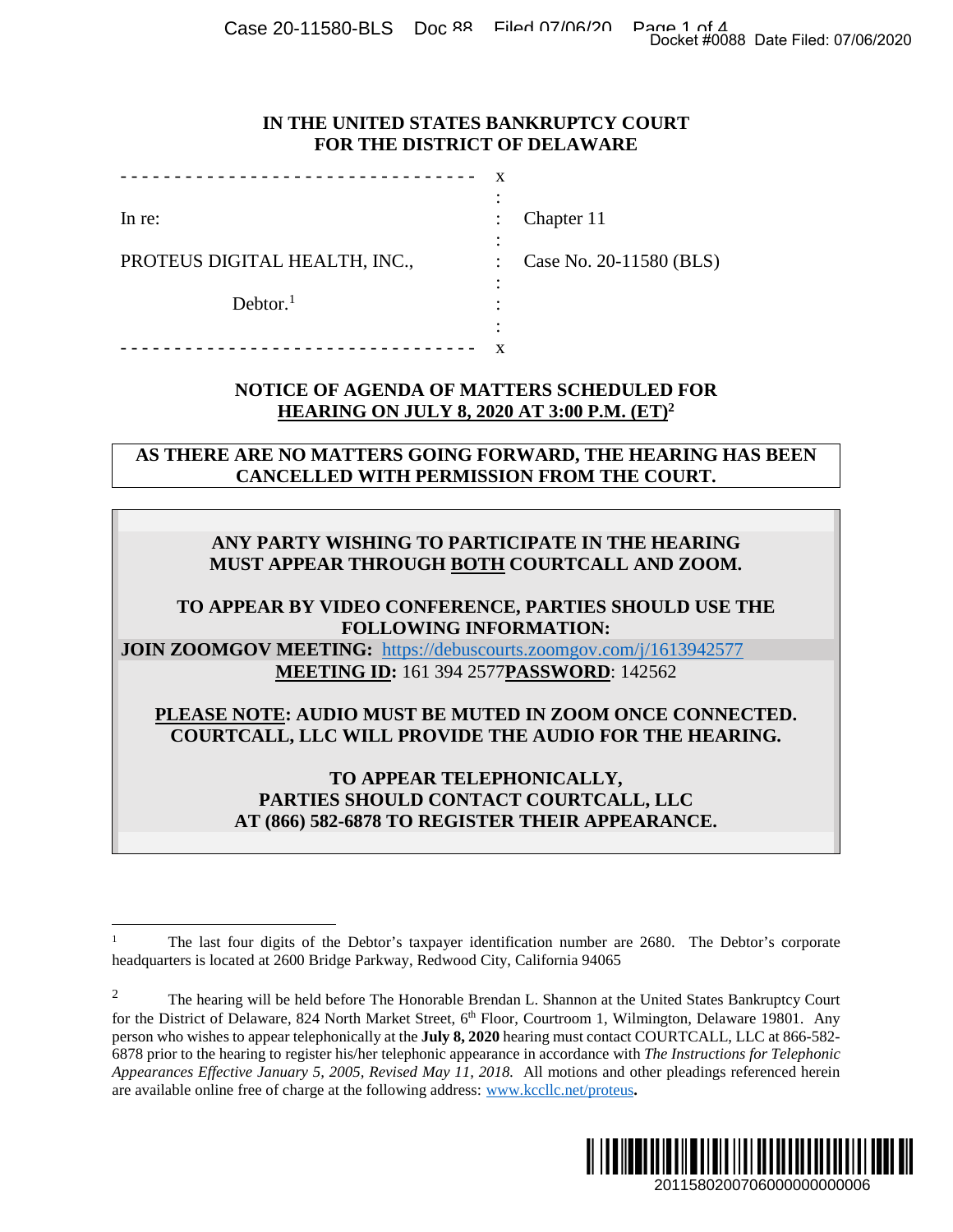# **I. RESOLVED MATTER:**

1. Debtor's Omnibus Motion for Entry of an Order Pursuant to 11 U.S.C. §§ 105(a), 363(b), 365(a) and 503(c) and Fed. R. Bankr. P. 6003, 6004, and 6006 (I) Authorizing Debtor's Payments Under, and Assumption of, Certain Prepetition Retention Bonus Agreements and (II) Granting Certain Related Relief [Docket No. 33 - filed June 17, 2020]

Response/Objection Deadline: June 25, 2020 at 4:00 p.m. (ET); extended until June 26, 2020 for the Office of the United States Trustee for the District of Delaware (the "U.S. Trustee"); extended until July 6, 2020 for the Official Committee of Unsecured Creditors (the "Committee")

Responses/Objections Received: None.

## Related Documents:

- i. Order Shortening and Limiting the Notice with Respect to the Debtor's Omnibus Motion for Entry of an Order Pursuant to 11 U.S.C. §§ 105(a), 363(b), 365(a) and 503(c) and Fed. R. Bankr. P. 6003, 6004, and 6006 (I) Authorizing Debtor's Payments Under, and Assumption of, Certain Prepetition Retention Bonus Agreements and (II) Granting Certain Related Relief [Docket No. 46 - entered June 19, 2020]
- ii. Notice of Hearing Regarding Debtor's Omnibus Motion for Entry of an Order Pursuant to 11 U.S.C. §§ 105(a), 363(b), 365(a) and 503(c) and Fed. R. Bankr. P. 6003, 6004, and 6006 (I) Authorizing Debtor's Payments Under, and Assumption of, Certain Prepetition Retention Bonus Agreements and (II) Granting Certain Related Relief [Docket No. 47 - filed June 19, 2020]
- iii. Certification of Counsel Regarding Debtor's Omnibus Motion for Entry of an Order Pursuant to 11 U.S.C. §§ 105(a), 363(b), 365(a) and 503(c) and Fed. R. Bankr. P. 6003, 6004, and 6006 (I) Authorizing Debtor's Payments Under, and Assumption of, Certain Prepetition Retention Bonus Agreements and (II) Granting Certain Related Relief [Docket No. 84 – filed July 6, 2020]
- iv. Notice of Withdrawal Regarding Certification of Counsel Regarding Debtor's Omnibus Motion for Entry of an Order Pursuant to 11 U.S.C. §§ 105(a), 363(b), 365(a) and 503(c) and Fed. R. Bankr. P. 6003, 6004, and 6006 (I) Authorizing Debtor's Payments Under, and Assumption of, Certain Prepetition Retention Bonus Agreements and (II) Granting Certain Related Relief [Docket No. 85 – filed July 6, 2020]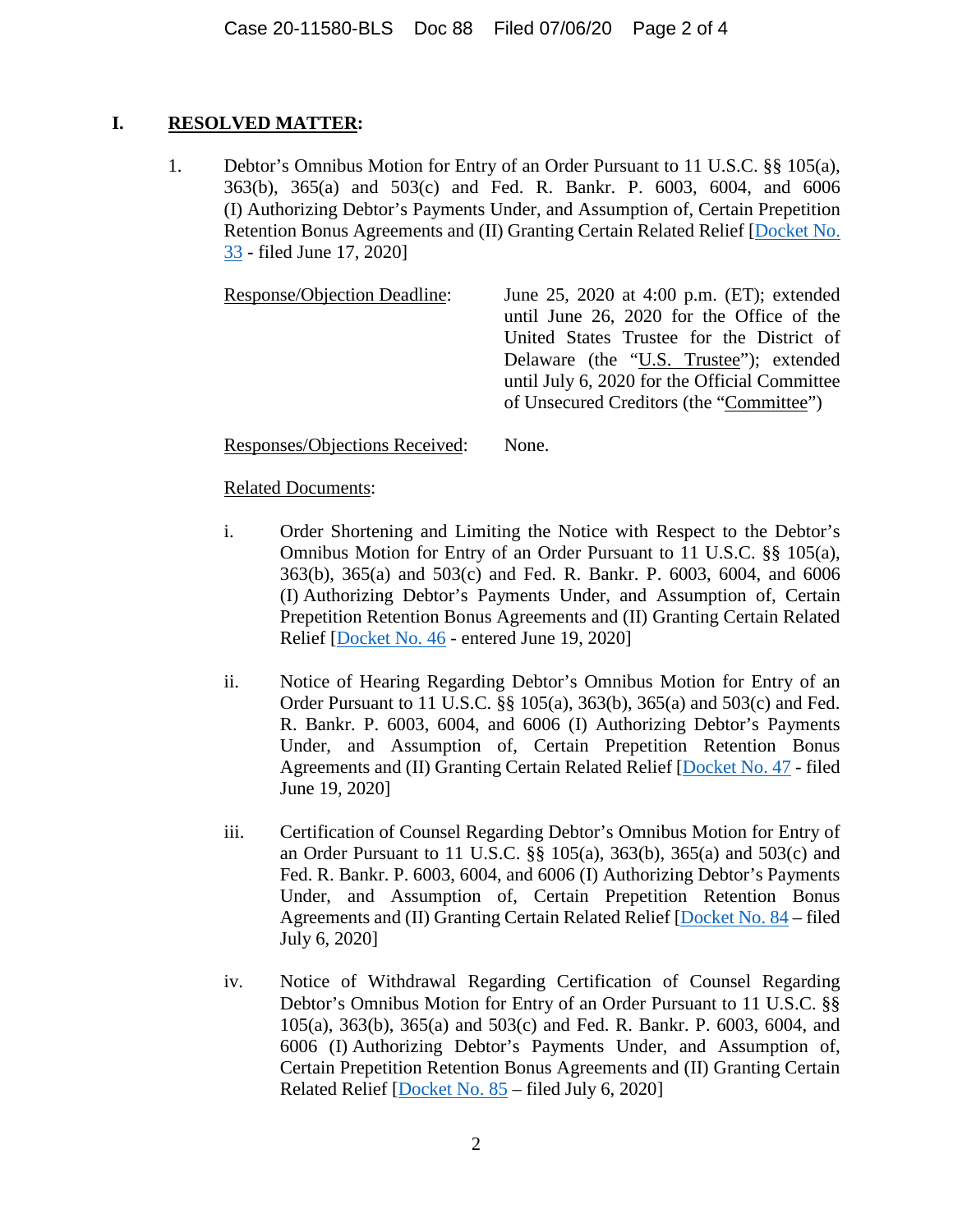- v. Certification of Counsel Regarding Debtor's Omnibus Motion for Entry of an Order Pursuant to 11 U.S.C. §§ 105(a), 363(b), 365(a) and 503(c) and Fed. R. Bankr. P. 6003, 6004, and 6006 (I) Authorizing Debtor's Payments Under, and Assumption of, Certain Prepetition Retention Bonus Agreements and (II) Granting Certain Related Relief [Docket No. 86 – filed July 6, 2020]
- vi. Order (I) Authorizing Debtor's Payments Under, and Assumption of, Certain Prepetition Retention Bous Agreements and (II) Granting Certain Related Relief [Docket No. 87 – entered July 6, 2020]
- Status: On July 6, 2020, the Court entered an order resolving this matter. Accordingly, a hearing on this matter is no longer required.